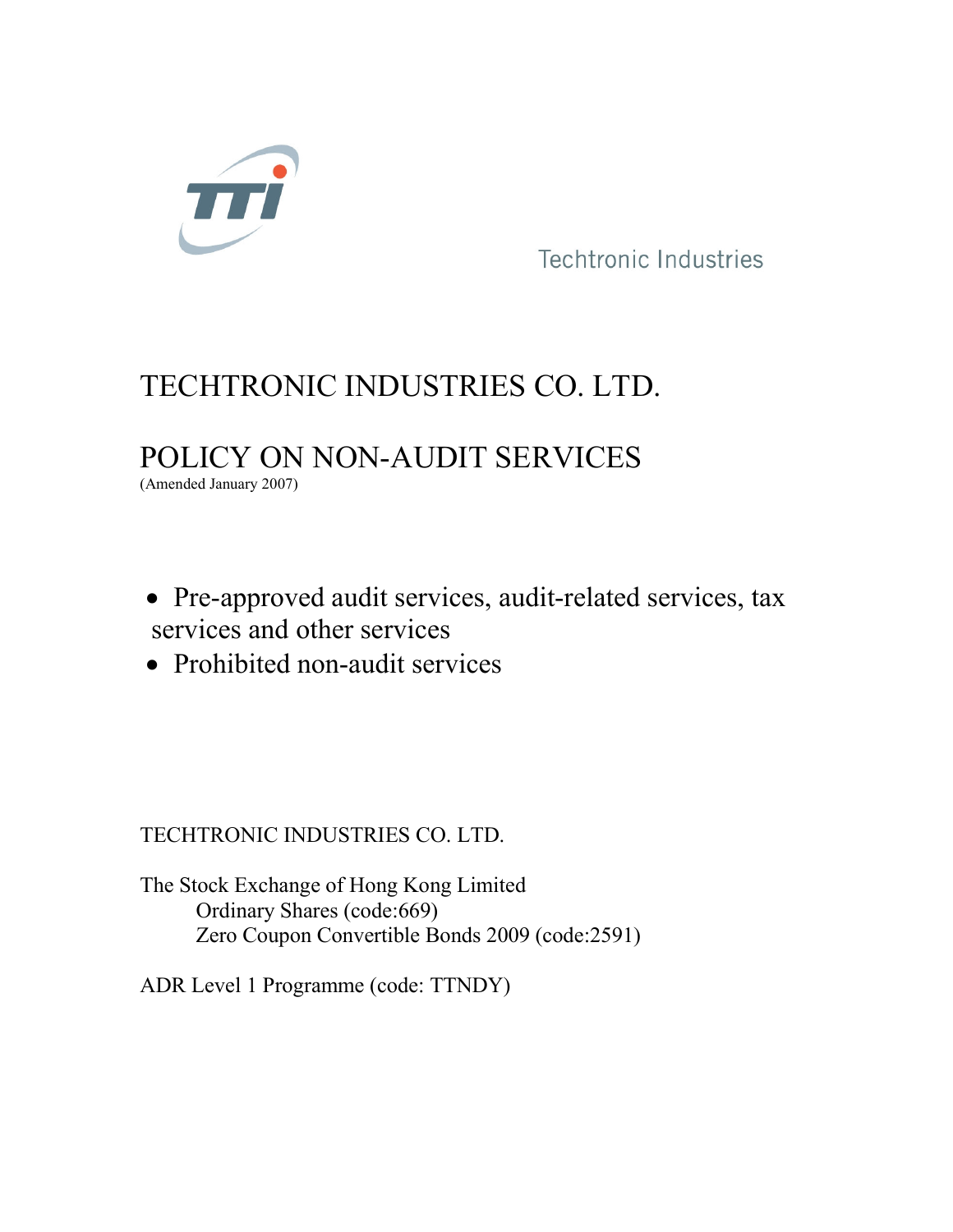

# INDEX

- -
	-
	-
- -
	-
	-
	-
	-

# Appendix

Fechtronic Industries<br>
EX<br>
Introduction<br>
a. Statement of purpose<br>
b. Review<br>
c. Guiding Principles<br>
Policy<br>
a. Audit services<br>
b. Audit related services<br>
d. Non-audit services<br>
e. Ervices to Individuals<br>
lix<br>
tix<br>
roved se Facturionic Industries<br>
1. Introduction<br>
a. Statement of purpose<br>
b. Review<br>
c. Guiding Principles<br>
a. Audit services<br>
b. Audit related services<br>
c. Tax services<br>
d. Non-audit services<br>
e. Services to Individuals<br>
Appendix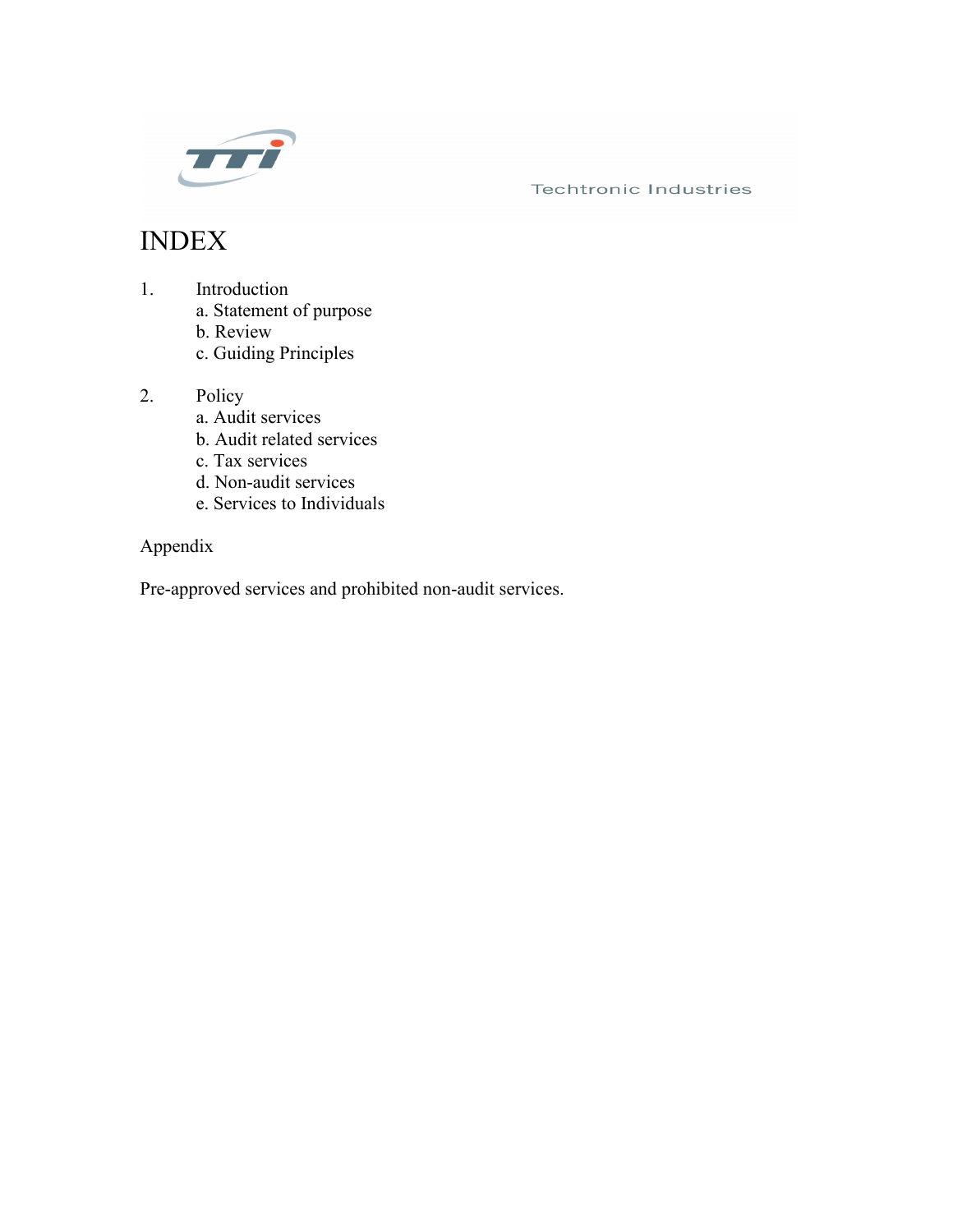# POLICY ON NON-AUDIT SERVICES<br>1. INTRODUCTION<br>1.a. Statement of purpose

**POLICY ON NON-AUDIT SERVICES**<br> **1.** INTRODUCTION<br> **1.a.** Statement of purpose<br>
The Audit Committee of the Board of Directors is responsible for the appointmen<br>
and oversight of the work of the independent auditor. As part **POLICY ON NON-AUDIT SERVICES**<br> **1.** INTRODUCTION<br> **1.a.** Statement of purpose<br>
The Audit Committee of the Board of Directors is responsible for the appointment, compensation<br>
Committee is required to pre-approve the audit **POLICY ON NON-AUDIT SERVICES**<br> **1.** INTRODUCTION<br> **1.a.** Statement of purpose<br>
The Audit Committee of the Board of Directors is responsible for the appointment, compensation<br>
and oversight of the work of the independent a **POLICY ON NON-AUDIT SERVICES**<br> **1.a.** Statement of purpose<br>
The Audit Committee of the Board of Directors is responsible for the appointment, compensation<br>
and oversight of the work of the independent auditor. As part of **POLICY ON NON-AUDIT SERVICES**<br> **1.** INTRODUCTION<br> **1.a.** Statement of purpose<br> **1.a.** Statement of purpose<br>
and oversight of the work of the independent auditor. As part of this responsibility, the Audit<br>
Committee is req **FOLICY ON NON-AUDIT SERVICES**<br> **1.** INTRODUCTION<br> **1.a.** Statement of purpose<br>
The Audit Committee of the Board of Directors is responsible for the appointment, compensation<br>
and oversight of the work of the independent a Corporation. **THE TTI POLICY ON NON-AUDIT SERVICES**<br> **1.** INTRODUCTION<br> **1.a.** Statement of purpose<br>
and oversight of the Work of the independent auditor. As part of this responsibility, the Audit<br>
Committee is required to pre-approve **POLICY ON NON-AUDIT SERVICES**<br> **1.4.** Statement of purpose<br>
The Audit Committee of the Board of Directors is responsible for the appointment, compensation<br>
and oversight of the work of the independent auditor'. As part of **POLICY ON NON-AUDIT SERVICES**<br> **1.** INTRODUCTION<br> **1.a.** Statement of purpose<br>
The Audit Committee of the Board of Directors is responsible for the appointment, compensation<br>
and oversight of the work of the independent a **1.** INTRODUCTION<br> **1.** INTRODUCTION<br> **1.** INTRODUCTION<br> **1.** INTRODUCTION<br> **1.** INTRODUCTION<br> **1.** INTRODUCTION<br> **1.** INTRODUCTION<br> **EXECUTE TO UPPAIR TO THE CONSTANT CONSTANT CONSTANT CONSTANT CONSTANT CONSTANT CONSTANT 1.** INTRODUCTION<br> **1.a.** Statement of purpose<br>
The Audit Committee of the Board of Directors is responsible for the appointment, compensation<br>
and oversight of the work of the independent auditor. As part of this responsi **I. INTRODUCTION**<br> **1.a. Statement of purpose**<br>
The Audit Committee of the Board of Directors is responsible for the appointment, compensation<br>
and oversight of the work of the independent auditor. As part of this respon the Audit Committee of the Board of Directors is responsible for the appointment, compensation<br>or committiee is required to pre-approve the audit and non-audit services performed by the<br>oromittiee is required to pre-approv The Audit Committee of the Board of Directors is responsible for the appointment, compensation<br>
and oversight of the work of the independent auditor. As part of this responsibility, the Audit<br>
Committee is required to pre

- (1) an auditor cannot function in the role of management,
- (2) an auditor cannot audit his or her own work and
- (3) an auditor cannot serve in an advocacy role for his or her client.

- 
- dependent auditor in order to assure that they do not impair the auditor's independence from the<br>phe phe TTI Policy on Non-Audit Services ("Policy") is designed to ensure that services performed<br>the phe independent auditor or portion.<br>
In the TTI Policy on Non-Audit Services ("Policy") is designed to ensure that services performed<br>
the independence with respect to services provided by auditors are largely predicated on<br>
inciples of independe The TTI Policy on Non-Audit Services ("Policy") is designed to ensure that services performed<br>y the independent auditor do not impair the auditor's independence from the Corporation.<br>Trinciples of independence with respect three basic principles, violations of which would impair the auditor's independence<br>
(1) an auditor cannot function in the role of management,<br>
(2) an auditor cannot audit his or her own work and<br>
(3) an auditor cannot ser (1) an auditor cannot function in the role of management,<br>
(2) an auditor cannot serive in an advocacy role for his or her client.<br>
In determining the pre-approved audit, audit-related, tax and other services, the Audit Co (2) an auditor campta audit his or her own work and<br>
(3) an auditor cannot serve in an advocacy role for his or her client.<br>
In determining the pre-approved audit, audit-related, tax and other services, the Audit Committee
-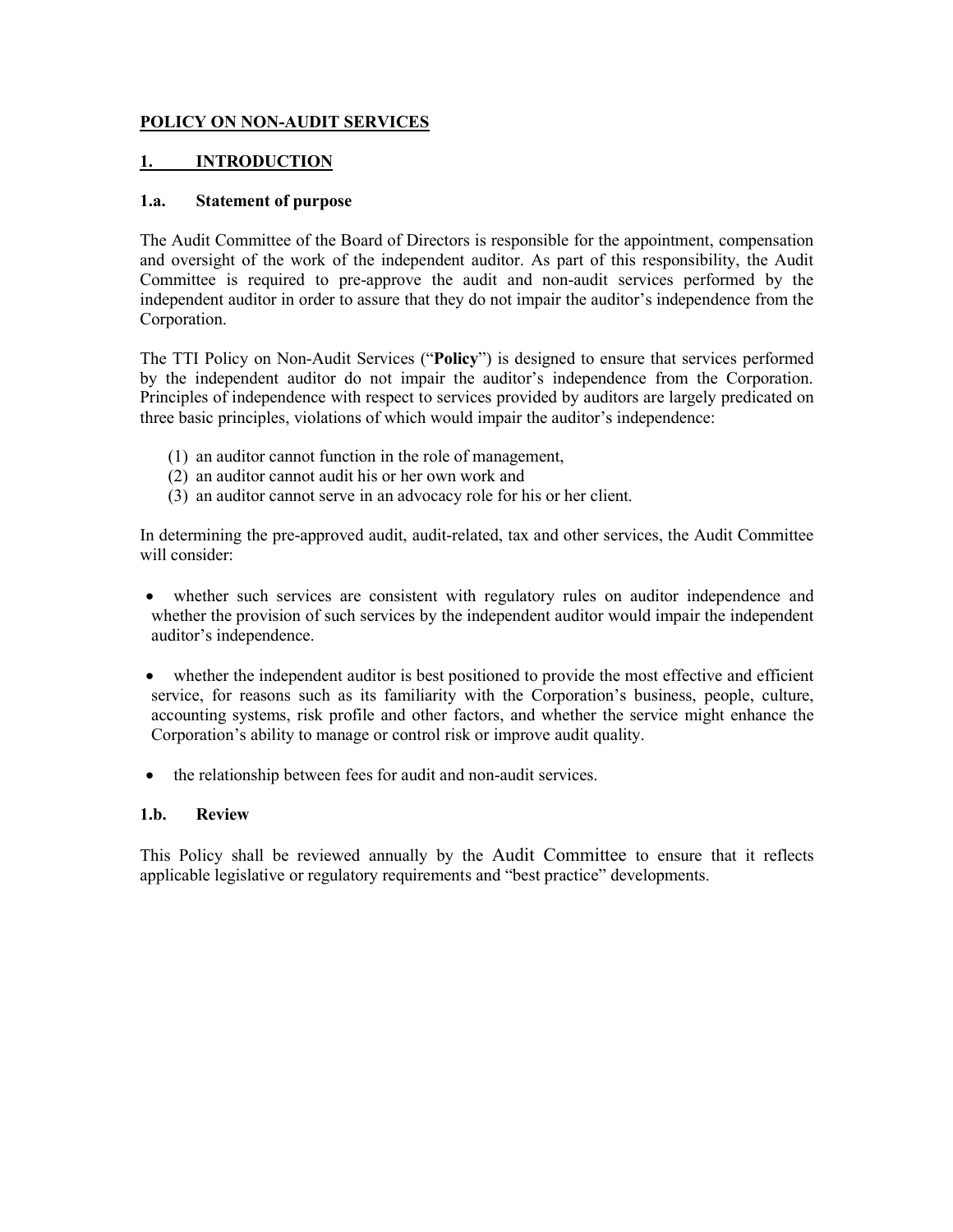2. POLICY<br>The Appendix to this Policy describes the Audit, Audit-related, Tax and All Oth<br>have the general pre-approval of the Audit Committee. The Audit Committee<br>(expected to be in November) review and pre-approve the se **2. POLICY**<br>The Appendix to this Policy describes the Audit, Audit-related, Tax and All Other services that<br>have the general pre-approval of the Audit Committee. The Audit Committee will annually<br>(expected to be in Novembe **2. POLICY**<br>The Appendix to this Policy describes the Audit, Audit-related, Tax and All Other services that<br>have the general pre-approval of the Audit Committee. The Audit Committee will annually<br>(expected to be in Novembe (expected to this Policy describes the Audit, Audit-related, Tax and All Other services that the expected to be in November) review and pre-approve the services that may be provided by the expected to be in November) revie **2.** POLICY<br>The Appendix to this Policy describes the Audit, Audit-related, Tax and All Other services that<br>have the general pre-approval of the Audit Committee. The Audit Committee will annually<br>(expected to be in Novembe **2. POLICY**<br> **The Appendix to this Policy describes the Audit, Audit-related, Tax and All Other server the general pre-approval of the Audit Committee. The Audit Committee will (expected to be in November) review and pre-a POLICY**<br> **The Appendix to this Policy describes the Audit Committee. The Audit Committee will amnually<br>
have the general pre-approved of the Audit Committee. The Audit Committee will amnually<br>
(expected to be in November) 2. POLICY**<br> **The Appendix to this Policy describes the Audit, Audit-related, Tax and All Other services that<br>
have the general pre-approval of the Audit Committee. The Audit Committee will annually<br>
(expected to be in Nov 2. POLICY**<br> **2. POLICY**<br> **2. POLICY**<br> **2. POLICY**<br> **2. COLICY**<br> **2. CON**<br> **2. CON**<br> **2. CON**<br> **2. CON**<br> **2. CON**<br> **2. CON**<br> **2. CON**<br> **2. CON**<br> **2. CON**<br> **2. CON**<br> **2. 2. Audit Services 2.** POLICY<br>The Appendix to this Policy describes the Audit, Audit-related, Tax and All Other services that<br>have the general pre-approval of the Audit Committee. The Audit Committee will annually<br>(expected to be in Novembe **2. POLICY**<br>The Appendix to this Policy describes the Audit, Audit-related, Tax and All Other services that<br>have the general pre-approval of the Audit Committee. The Audit Committee will annually<br>independent auditor dur **2.** POLICY<br>
The Appendix to this Policy describes the Audit, Audit-related, Tax and All Other services that<br>
they general pre-approval of the Audit Committee. The Audit Committee which tree in November) review and pre-app **2.** POLICY<br> **The Appendix to this Policy describes the Audit, Audit-related, Tax and All Other services that<br>
have the general pre-approval of the Audit Committee. The Audit Committee will amually<br>
despected to be in Nove 2. POLICY**<br> **2. POLICY**<br> **2. POLICY**<br>
The Appendix to this Policy describes the Audit, Audit-related, Tax and All Other services that<br>
thave the general pre-approval of the Audit Committee. The Audit Committee will amuall

**2. POLICY**<br> **The Appendix to this Policy describes the Audit Committee. The Audit Committee will amnually<br>
have the general pre-approval of the Audit Committee. The Audit Committee will amnually<br>
(expected to be in Novem** The Appendix to this Policy describes the Audit Audit-related, Tax and All Other services that<br>have the general pre-approval of the Audit Committee. The Audit Committee will annually<br>(expected to be in November) review and The Appendix to this Policy describes the Audit, Audit-related, Tax and All Other services that the general pre-approval of the Audit Committee. The Audit Committee will amounly have the general pre-approve and pre-approve have the general pre-approval of the Audit Committee. The Audit Committee will amually<br>
expected to be in November) review and pre-approve the services that may be provided by the<br>
didependent auditor during the following (expected to be in November) review and pre-approve the services that may be provided by the independent auditor during the following calendar year without obtaining specific pre-approval<br>from the Audit Committee.<br>Any serv independent auditor during the following calendar year without obtaining specific pre-approval<br>
from the Audit Committee.<br>
Any services not listed as pre-approved require specific approval from the Audit Committee<br>
before From the Audit Committee.<br>
Any services not listed as pre-approved require specific approval from the Audit Committee<br>
before engaging with the independent auditor.<br>
2.a. **Audit Services**<br>
Audit services are services neces Any services not listed as pre-approved require specific approval from the Audit<br>before engaging with the independent auditor.<br>
2.a. **Audit Services**<br>
2.a. **Audit Services**<br>
2.a. **Audit Services**<br>
2.a. **Audit Services**<br>
2. **2.a.** Audit Services<br>
Audit services are services necessary to perform an audit or review in accordance with generally<br>
accepted auditing standards, as well as those services that generally only the independent auditor<br> **2.a.** Audit Services are services necessary to perform an audit or review in accordance with generally concepted audition cace expedicing standards, as well as those services that generally only the independent auditor c Audit services are services necessary to perform an audit or review in accordance with generally<br>accepted auditing standards, as well as those services that generally only the independent auditor<br>can reasonably provide, wh And it services are services necessary to perform an audit or review in accordance with generally connect and the system in a stone services that generally only the independent auditor can reasonably provide, which may inc accepted auditing standards, as well as those services that generally only the independent auditor<br>can reasonably provide, which may include (1) attest services, (2) comfort letters, (3) stattaroy<br>audits and (4) consents a can reasonably provide, which may include (1) attest services, (2) comfort letters,<br>audits and (4) consents and assistance with and review of documents filed with the HI<br>**2.b. Audit-Related Services**<br>Audit-related servic 2.b. Audit-Related Services<br>
Audit-related services<br>
Audit-related services are assurance and related services that are reasonably relate<br>
performance of the audit or review of the Corporation's financial statements or<br>
tr Audit-related services are assumence and related services that are reasonably related to the performance of the audit or review of the Corporation's financial statements or that are aditionally performed by the independent Audit-related services are assumente and related services that are reasonably related to the readintionally performed by the independent auditor. Audit-related services include, among others, traditionally performed by the performance of the audit or review of the Corporation's financial statements or that are<br>traditionally performed by the independent auditor. Andi-trelated services include, among others,<br>due diligence services pertaining t

traditionally performed by the independent auditor. Audit-related services include, among others, due diligence services pertaining to potential busines acquisitions/dispositions; consultations concerning timarcial cocount due diligence services pertaining to potential business acquisitions/dispositions; consultations<br>concerning financial accounting and reporting standards; accounting consultations and audits in<br>connection with acquisitions; concerning financial accounting and reporting standards; accounting consultations and audits in connection with acquisitions; internal control reviews; attest services that are not required by statute or regulation; and em Statute or regulation; and employee benefit plan audits.<br>
2.e. Tax Services<br>
The Audit Committee believes that the independent auditor can provide tax services to the<br>
Corporation such as tax compliane, tax planaing and ta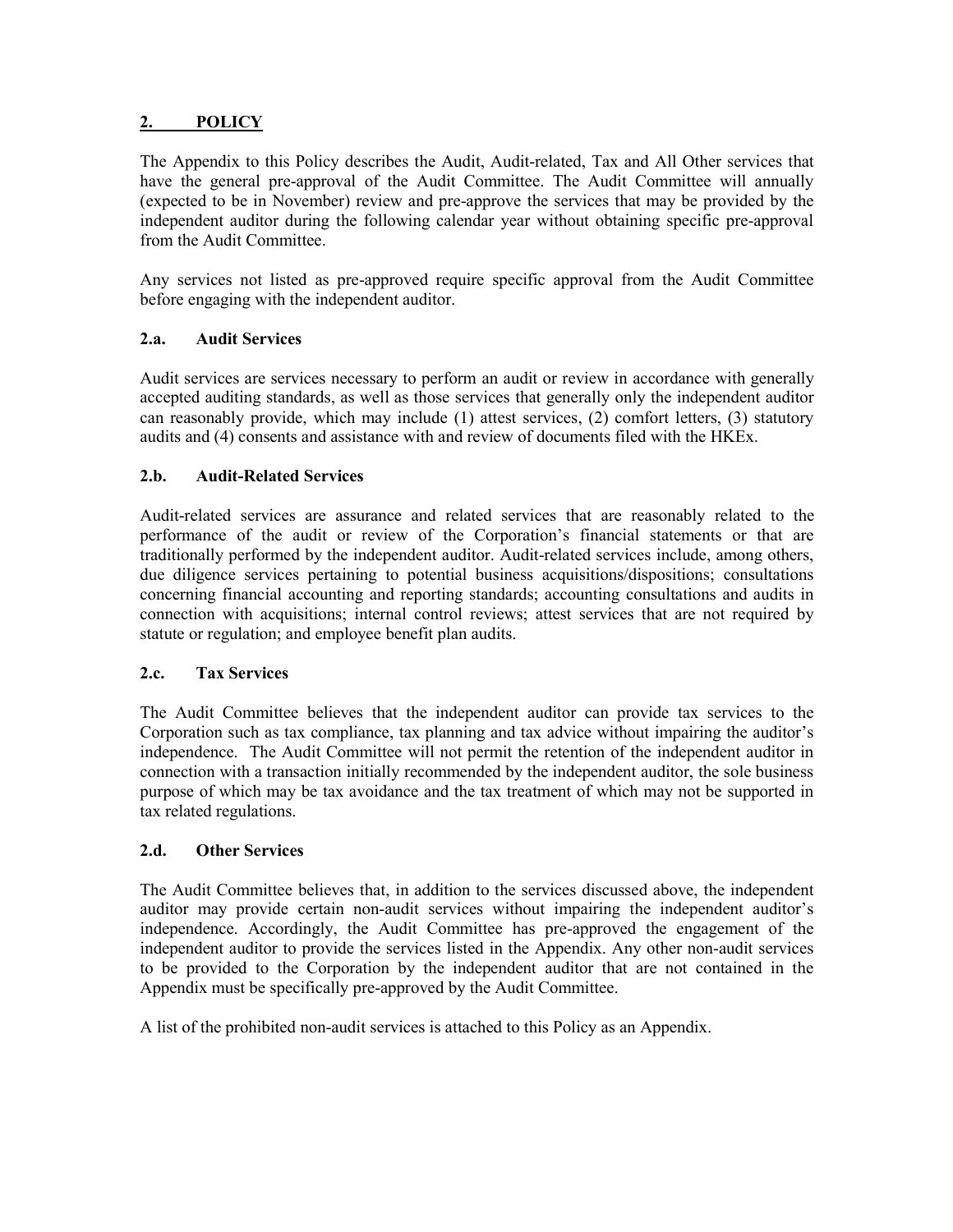2.e. Services to Individuals<br>
Individuals, other than Directors and Senior Managers, working for TTI and its associa<br>
companies may engage the external auditor on a private basis without the need to disclose<br>
engagement. F 2.e. Services to Individuals<br>Individuals, other than Directors and Senior Managers, working for TTI and its associated<br>companies may engage the external auditor on a private basis without the need to disclose that<br>engageme **2.e.** Services to Individuals<br>Individuals, other than Directors and Senior Managers, working for TTI and its associated<br>companies may engage the external auditor on a private basis without the need to disclose that<br>engage 2. Services to Individuals<br>Individuals, other than Directors and Senior Managers, working for TTI and its associated<br>companies may engage the external auditor on a private basis without the need to disclose that<br>empagement 2.e. Services to Individuals<br>Individuals, other than Directors and Senior Managers, working for TTI and its associated<br>companies may engage the external auditor on a private basis without the need to disclose that<br>engageme **2.e.** Services to Individuals<br>Individuals, other than Directors and Senior Managers, working for TTI and its associated<br>companies may engage the external auditor on a private basis without the need to disclose that<br>normal **2.e.** Services to Individuals<br>Individuals, other than Directors and Senior Managers, working for TTI and its associated<br>companies may engage the external auditor on a private basis without the need to disclose that<br>engage